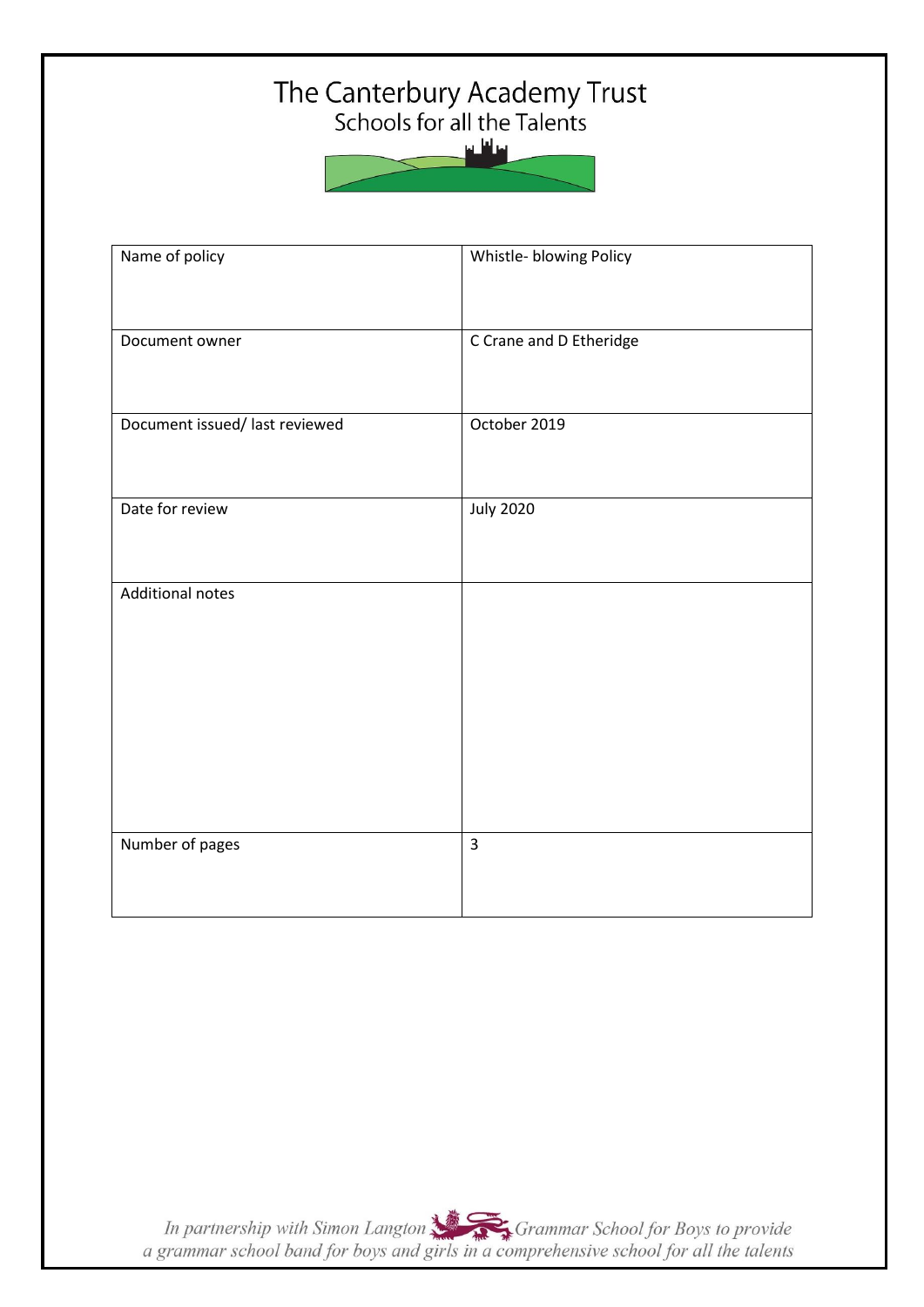#### The Canterbury Academy Trust Schools for all the Talents



#### **WHISTLEBLOWING POLICY**

#### **Introduction**

The staff and directors of The Canterbury Academy Multi Academy Trust seek to run all aspects of Academy Trust business and activity with full regard for high standards of conduct and integrity. In the event that members of the Canterbury Academy Multi Academy Trust staff, parents, Directors or The Academy' community at large become aware of activities which give cause for concern, the Canterbury Academy Multi Academy Trust has established the following whistleblowing policy which acts as a framework to allow concerns to be raised confidentially.

We encourage all of our staff to report any wrongdoing they are concerned about while working here. We consider whistleblowing a positive act that is in the interest of the Canterbury Academy Multi Academy Trust and all who work, study or visit here.

The purpose of this policy is to encourage people to speak out if they see something wrong and to assure everyone that they will be protected if they report any wrongdoing in good faith. We ask individuals to raise their concerns within the organisation in the first instance.

### **What is whistleblowing?**

'Whistleblowing" means the reporting of suspected misconduct, fraud, illegal acts, abuse of people or resources, or failure to take necessary action against these by anyone at the Canterbury Academy Multi Academy Trust. A person is a whistleblower if s/he report certain types of wrongdoing which are in the public interest. This means it must have an effect on others e.g. other employees, pupils or the general public.

# **When might the Whistleblowing Policy apply?**

The type of activity or behaviour that The Canterbury Academy Multi Academy Trust considers should be dealt with under this policy includes:

- Manipulation of accounting records and finances.
- Inappropriate use of the organisations assets or funds.
- Decision-making for personal gain.
- Any criminal activity.
- Abuse of position.
- Fraud and deceit.
- Serious breaches of the Canterbury Academy Multi Academy Trust procedures that may advantage a particular party (for example tampering with tender documentation, failure to register a personal interest.).
- Inappropriate relationships between staff and students.
- Attempts to impose extremist views or practices on others

### Page **1** of **3**

**Note: Referrals to pupils/students/child within the policy covers all young people within our care this may on occasions include students from other schools and in the community**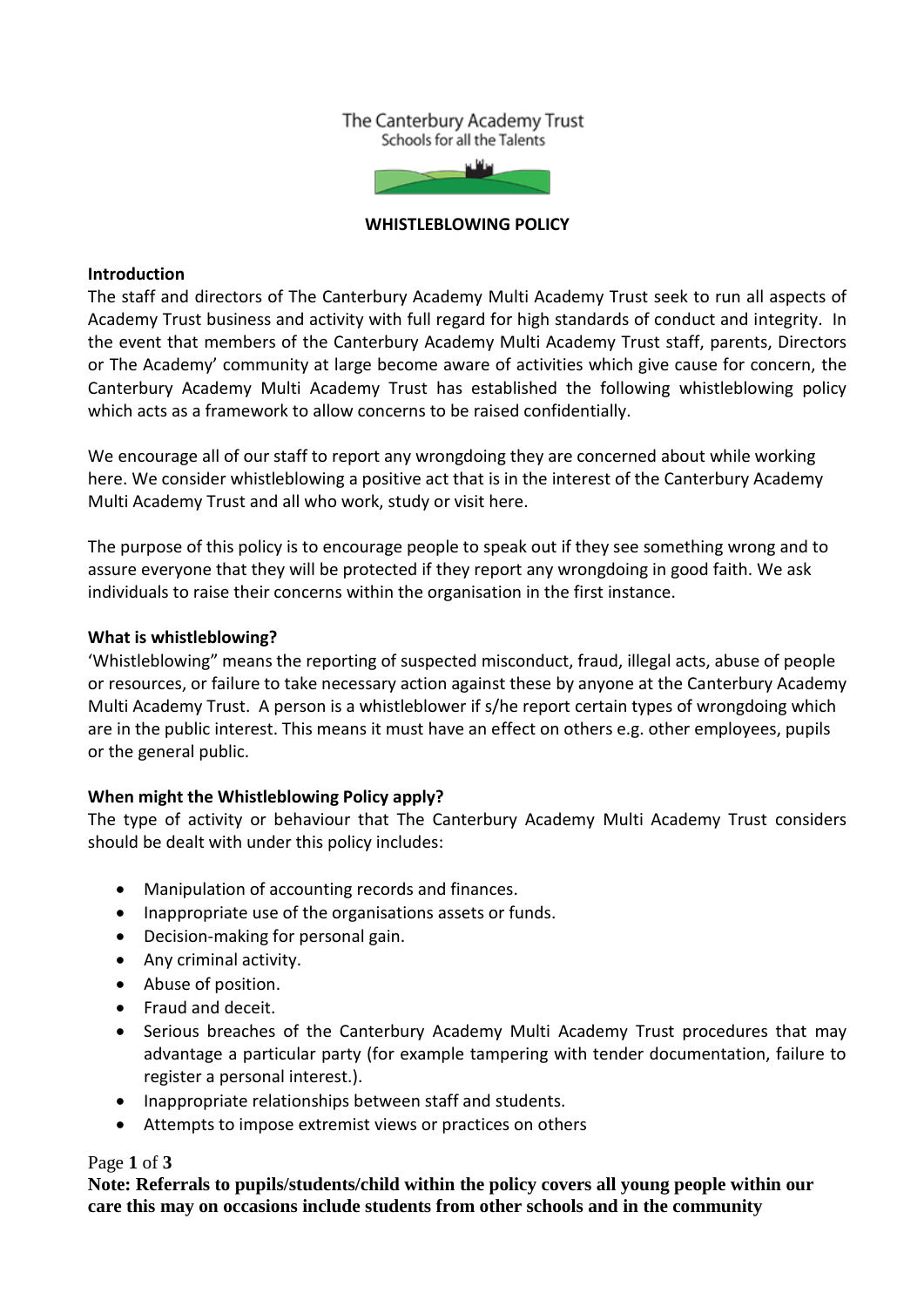## **Protection for a whistleblower**

As a whistleblower, the Public Interest Disclosure Act 2013 protects you if you are an employee. This means that the Canterbury Academy Multi Academy Trust assures you that you will not be treated unfairly or have your employment terminated because you "blew the whistle". The specific measures put in place would be determined on a case by case basis. Whistleblowers who are not Canterbury Academy Multi Academy Trust employees are also assured that they will not be treated unfavourably as a result of their whistleblowing. By going beyond the minimum legal protection for employees only, the Canterbury Academy Multi Academy Trust offers the same level of protection to non-employees.

# **What Action Should the Whistleblower Take?**

The Canterbury Academy Multi Academy Trust encourages the whistleblower to raise the matter internally in the first instance to allow those staff and directors in positions of responsibility and authority to right the wrong and give an explanation for the behaviour or activity.

*The Canterbury Academy Multi Academy Trust has designated a number of individuals to specifically deal with matters and the whistleblower is invited to decide which of these individuals would be the most appropriate person to deal with the matter. Should the matter of concern be about the Executive Principal or a member of the leadership team you may feel more comfortable contacting the Chair of the Board of Directors for him / her to investigate.*

| <b>Name and Position:</b>                      | <b>Contact details:</b>                                                   |
|------------------------------------------------|---------------------------------------------------------------------------|
| Jon Watson, Executive Principal of the Trust   | The Canterbury Academy                                                    |
| Dom Etheridge, HR Director                     | The Canterbury Academy                                                    |
| Richard Field, Chair of the Board of Directors | c/o The Clerk based at the<br>Canterbury High School<br>Tel: 01227 463971 |

All matters raised will be treated in strict confidence and anonymity will be respected wherever possible. The senior leadership team/Board of Directors will take steps to protect a whistleblower from any adverse reaction or reprisal.

Independent information and advice can be obtained from the charity "Public Concern at Work." This charity offers free legal advice in certain circumstances to people concerned about serious malpractice at work. Its literature states that matters are handled in strict confidence and without obligation. Contact details for the Charity are as follows:

Public Concern at Work <https://protect-advice.org.uk/>

Protect Advice Line: 020 3117 2520 (\* option 1) Business Support: 020 3117 2520 (\*option 2)

Page **2** of **3**

**Note: Referrals to pupils/students/child within the policy covers all young people within our care this may on occasions include students from other schools and in the community**